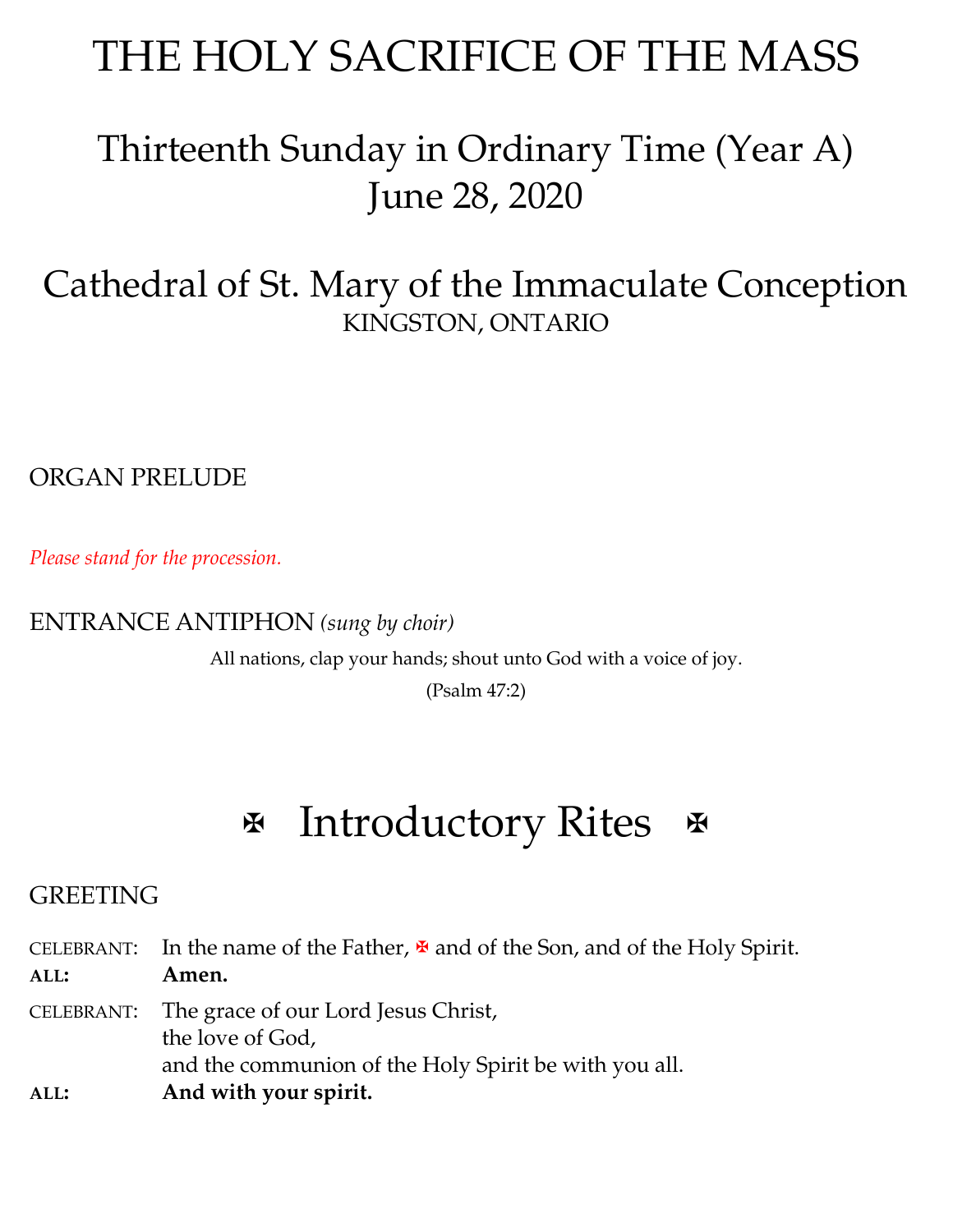## PENITENTIAL ACT

|                           | CELEBRANT: Let us acknowledge our sins,<br>and so prepare ourselves to celebrate the sacred mysteries. |
|---------------------------|--------------------------------------------------------------------------------------------------------|
| <b>CELEBRANT:</b><br>ALL: | You were sent to heal the contrite of heart: Lord, have mercy.<br>Lord, have mercy.                    |
| <b>CELEBRANT:</b><br>ALL: | You came to call sinners: Christ, have mercy.<br>Christ, have mercy.                                   |
| <b>CELEBRANT:</b>         | You are seated at the right hand of the Father to intercede for us.<br>Lord, have mercy.               |
| ALL:                      | Lord, have mercy.                                                                                      |
| <b>CELEBRANT:</b>         | May almighty God have mercy on us, forgive us our sins,<br>and bring us to everlasting life.           |
| ALL:                      | Amen.                                                                                                  |

### GLORIA *(spoken)*

Glory to God in the highest, and on earth peace to people of good will.

We praise you, we bless you, we adore you, we glorify you, we give you thanks for your great glory, Lord God, heavenly King, O God, almighty Father.

Lord Jesus Christ, Only Begotten Son, Lord God, Lamb of God, Son of the Father, you take away the sins of the world, have mercy on us; you take away the sins of the world, receive our prayer; you are seated at the right hand of the Father, have mercy on us.

For you alone are the Holy One, you alone are the Lord, you alone are the Most High, Jesus Christ, with the Holy Spirit, in the glory of God the Father. Amen.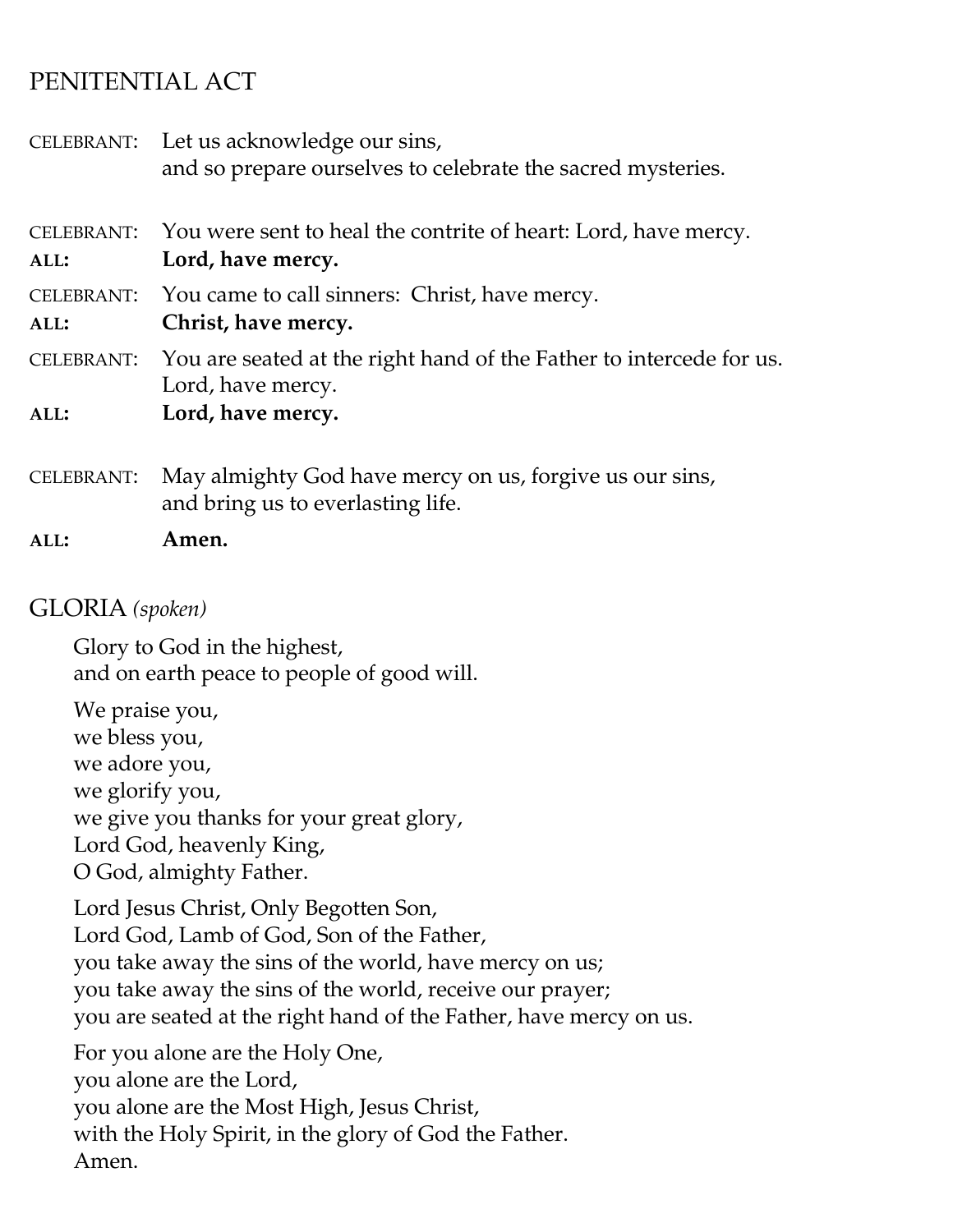#### OPENING PRAYER

**ALL RESPOND: Amen.**

*Please be seated.*

## $\mathbb F$  The Liturgy of the Word  $\mathbb F$

READING I *II Kings 4:8-11, 14-16a* LECTOR: The Word of the Lord. **ALL: Thanks be to God.**

RESPONSORIAL PSALM*Psalm 89:2-3, 16-17, 18-19*

 **Response: Forever I will sing of your steadfast love, O Lord.**

READING II *(omitted) Romans 6:3-4, 8-11*

*Please stand.* GOSPEL ACCLAMATION *(sung by choir)*

> You are a chosen race, a royal priesthood, a holy nation. Praise God who called you out of darkness into his marvellous light.

> > (I Peter 2:9)

THE HOLY GOSPEL *Matthew 10:37-42*

| DEACON OR CELEBRANT: The Lord be with you.<br>ALL: | And with your spirit.                                                                              |
|----------------------------------------------------|----------------------------------------------------------------------------------------------------|
| ALL:                                               | DEACON OR CELEBRANT: A reading from the holy Gospel according to Matthew.<br>Glory to you, O Lord. |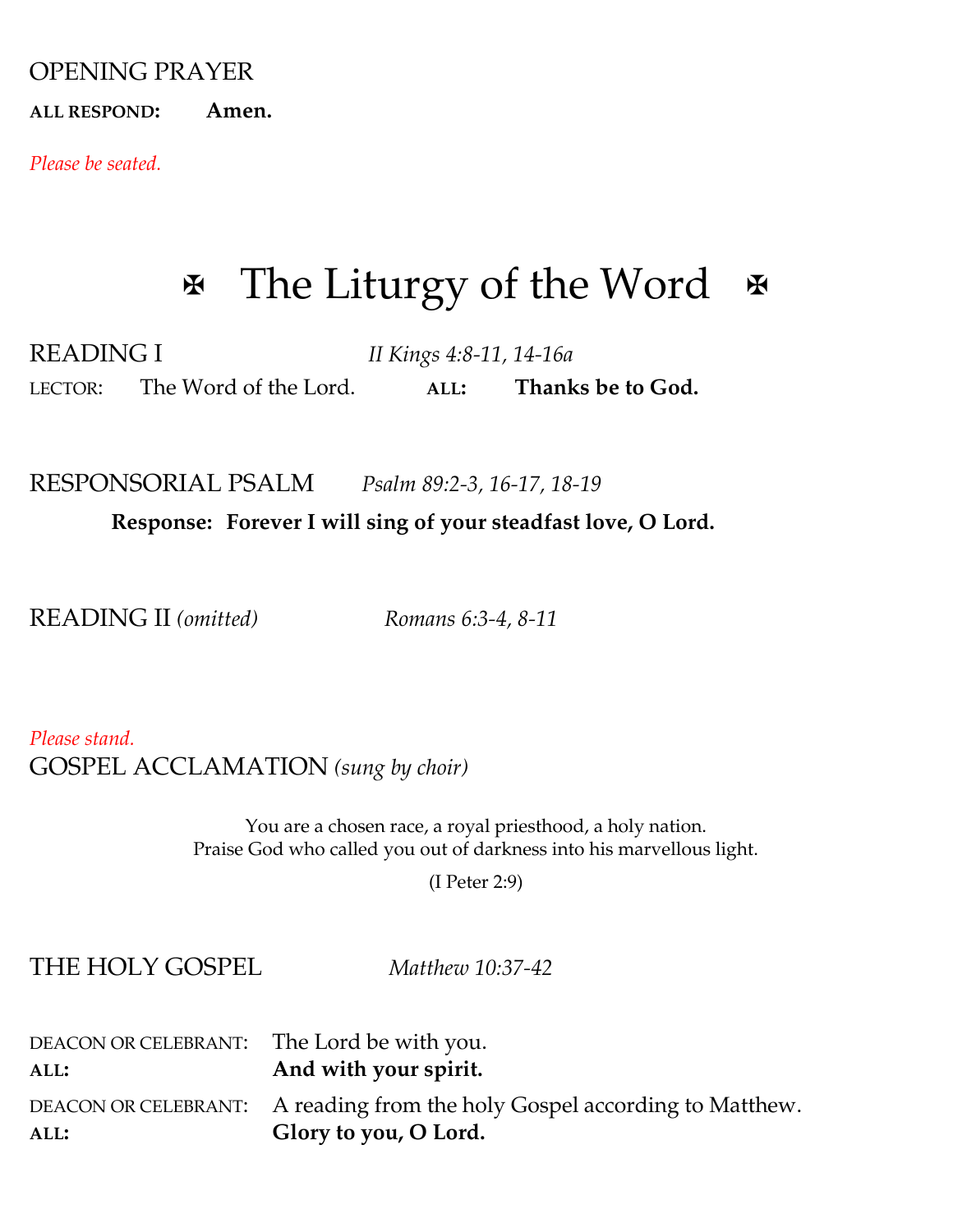| Following the Gospel: |  |  |
|-----------------------|--|--|
|-----------------------|--|--|

| DEACON OR CELEBRANT: |  |
|----------------------|--|
| ALL:                 |  |

The Gospel of the Lord. **ALL: Praise to you, Lord Jesus Christ.**

*Please be seated.*

HOMILY Father Shawn J. Hughes Rector, St. Mary's Cathedral

### *Please stand.* NICENE CREED *(omitted)*

### GENERAL INTERCESSIONS *(omitted)*

## **Ex** Liturgy of the Eucharist &

#### *Please be seated.*

| <b>CELEBRANT:</b> | Blessed are you, Lord God of all creation,<br>for through your goodness we have received the bread we offer you:<br>fruit of the earth and work of human hands,<br>it will become for us the bread of life. |  |
|-------------------|-------------------------------------------------------------------------------------------------------------------------------------------------------------------------------------------------------------|--|
| ALL:              | Blessed be God for ever.                                                                                                                                                                                    |  |
| <b>CELEBRANT:</b> | Blessed are you, Lord God of all creation,<br>for through your goodness we have received the wine we offer you:<br>fruit of the vine and work of human hands,<br>it will become our spiritual drink.        |  |

**ALL: Blessed be God for ever.**

#### *Please stand.*

| <b>CELEBRANT:</b> | Pray, my brothers and sisters, that my sacrifice and yours<br>may be acceptable to God, the almighty Father.                                  |  |
|-------------------|-----------------------------------------------------------------------------------------------------------------------------------------------|--|
| ALL:              | May the Lord accept the sacrifice at your hands<br>for the praise and glory of his name,<br>for our good and the good of all his holy Church. |  |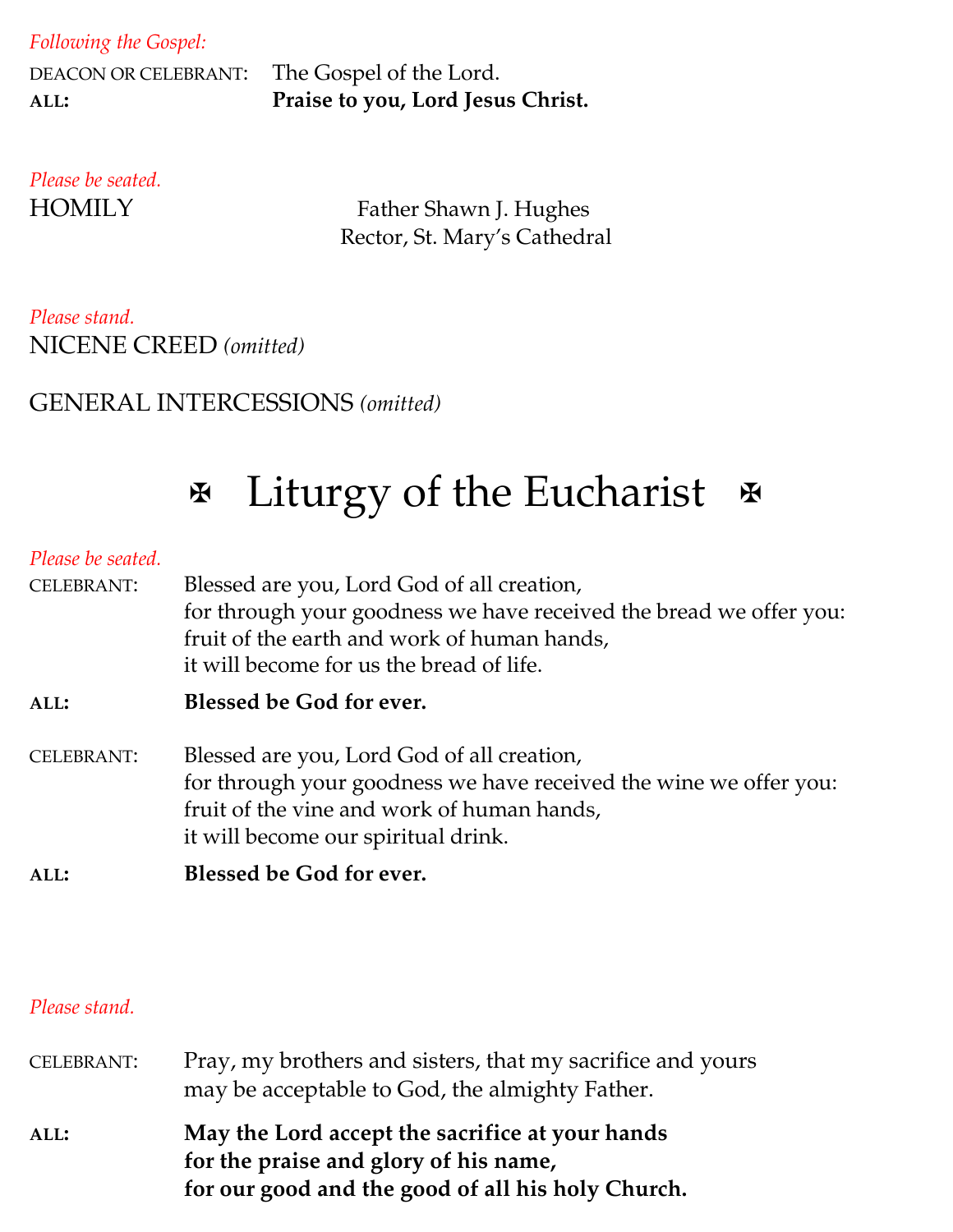### PREFACE DIALOGUE

| CELEBRANT: The Lord be with you.                       | ALL: And with your spirit.        |
|--------------------------------------------------------|-----------------------------------|
| CELEBRANT: Lift up your hearts.                        | ALL: We lift them up to the Lord. |
| CELEBRANT: Let us give thanks<br>to the Lord, our God. | ALL: It is right and just.        |

## **EUCHARISTIC PRAYER**

## *Please stand.* THE LORD'S PRAYER

**ALL: Our Father, who art in heaven, hallowed be thy name; thy kingdom come; thy will be done on earth as it is in heaven. Give us this day our daily bread; and forgive us our trespasses as we forgive those who trespass against us; and lead us not into temptation, but deliver us from evil.**  CELEBRANT: Deliver us, Lord, we pray, from every evil, graciously grant peace in our days, that, by the help of your mercy, we may always be free from sin

- and safe from all distress, as we await the blessed hope and the coming of our Saviour, Jesus Christ.
- **ALL: For the kingdom, the power and the glory are yours, now and forever.**

## FRACTION RITE

#### *Please kneel.*

- CELEBRANT: Behold the Lamb of God; behold him who takes away the sins of the world. Blessed are those called to the supper of the Lamb.
- **ALL: Lord, I am not worthy that you should enter under my roof, but only say the word and my soul shall be healed.**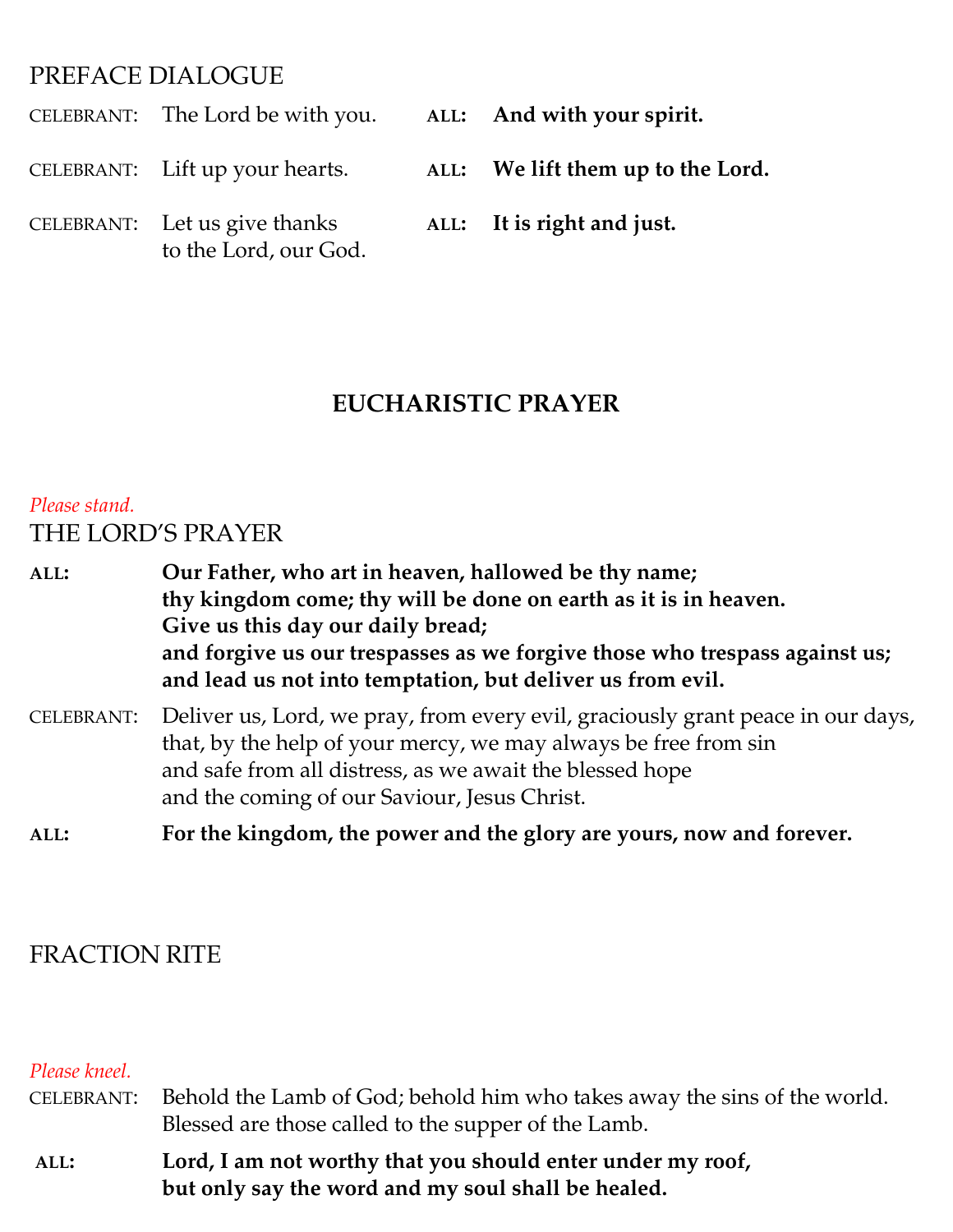#### SOLEMN BLESSING

**ALL RESPOND: Amen.**

DISMISSAL

**ALL RESPOND: Thanks be to God.**

### **DISTRIBUTION OF HOLY COMMUNION**

COMMUNION ANTIPHON *(sung by choir)*

Christ, rising from the dead, dies now no more, alleluia; death shall no longer have any dominion over him, alleluia, alleluia.

(Romans 6:9)

#### COMMUNION MOTET *Oculi omnium* Charles Wood

(1866-1926)

Oculi omnium in te sperant Domine: et tu das escam illorum in tempore opportuno. Gloria tibi, Domine. Amen. The eyes of all trust in you, Lord, And you give their food at the appropriate time. Glory to you, Lord. Amen.

(Psalm 145:15)

#### ACT OF SPIRITUAL COMMUNION

My Jesus, I believe that You are present in the Most Holy Sacrament. I love You above all things, and I desire to receive You into my soul. Since I cannot at this moment receive You sacramentally, come at least spiritually into my heart. I embrace You as if You were already there and unite myself wholly to You. Never permit me to be separated from You.

Amen.